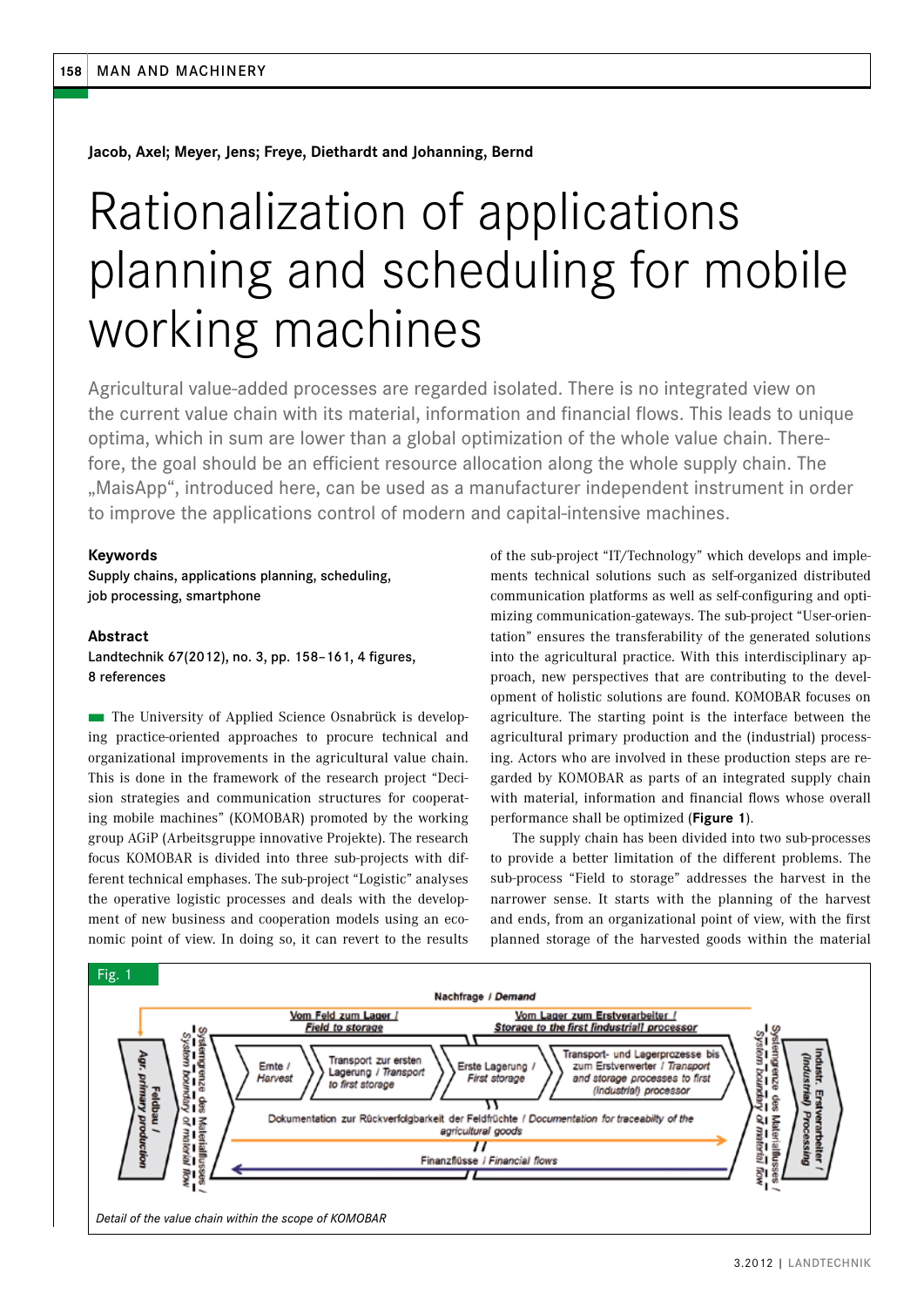flow [1]. This is intentionally interrupted with the aim of decoupling the preceding and subsequent process steps [2]. The requirements for the transaction of the work process that are explained above are already in the focus in this sub-process. So far, the planning of the order sequence of contractors, as well as the corresponding disposition of machines and operators, is done only with rudimentary assistance from IT systems. The transferability of well-established industrial solutions such as production planning and scheduling systems [3; 4; 5; 6; 7] to the agriculture is not necessarily available. This is due to specific constraints such as the weather dependency, the especially strong peak load at specific times or the quantitative asychronism between harvest, treatment and processing. Therefore, a decision support system is developed within the scope of KOMOBAR, making the exemplarily named constraints operable and improving the applications planning and scheduling for task dispatchers at contractors. Using a wide range of methods such as qualitative cross-sectional analysis or experiments, all persons involved in the scheduling as well as their strategies and requirements that are relevant for the planning are identified. Likewise, all persons involved in the field of the operations management and their decision-making structures, as well as all relevant constraints, have to be identified and classified. These can differ for example when regarding the time of occurrence (during the planning and/or scheduling), the duration or the expected effects on the order processing and may require different counteractions.

The second sub-process of the supply chain addresses the transport from the first storage to the first (industrial) processor. In contrast to the aforementioned sub-process, the economical demands on the job processing in this area in practice are emerging more slowly. A first step is for KOMOBAR to record and display the actual process. Based upon the process mapping, the possibility of employing specialized logistic service providers is tested. Problems arise when highly variable transport volumes, due to different harvest requirements, have to be handled together with fluctuating freight capacities that have to be generated.

Apart from the two sub-processes forming the operative job processing, the aspects that are encroaching upon the whole supply chain are regarded separately. Examples are the influence of the (end customer) demand, the documentation and the traceability and processing of the financial flows.

## **First application solution "MaisApp"**

The "MaisApp" is an assistance system steering the operation of forage harvester convoys and giving all involved operators process information in an uncomplicated way. As described here in the tested stage of development of the "MaisApp", an optimal scheduling of the harvest is guaranteed. Disturbances, e. g. a lack of transporters, are quickly identified by using contextual information and can be dealt with. The principles for the development of the "MaisApp" are geared to the following theses which are derived from observational studies:

■ The smartphone technology is the perfect hardware basis as it is inexpensive and independent from the manufacturer. Due to its popularity there are virtually no extra costs.

■ It is important to focus on the essential functionalities. If any goal conflicts concerning this matter evolve, they shall be solved by reducing the range of functions.

■ The consumer acceptance increases if there are no direct instructions for the scheduling of the process chain. The operators make their own decisions, whilst being supported by contextual information.

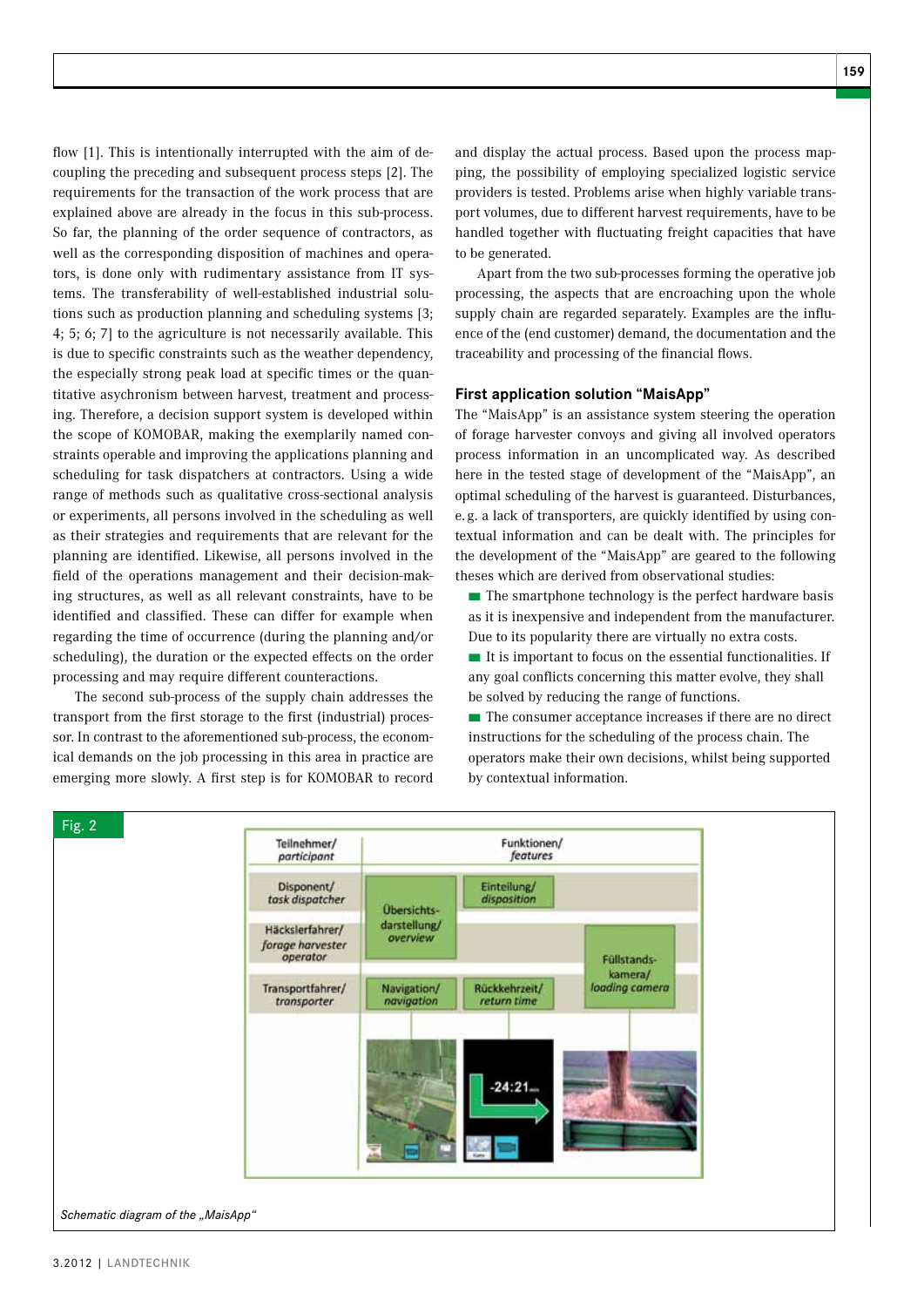

Considering the harvesting principles, a prototype of the "MaisApp" was developed and tested during the harvest 2011. A schematic diagram of the functions can be found in **Figure 2**. The conceptual and technical implementation can be summarized as follows:

■ The "MaisApp" is a web-based application running on every system software (iOs, Android, Windows mobile,...).

■ There are three user types (forage harvester operator, transporter, task dispatcher), each of whom are assigned an own user interface. The user type is recognized when logging in.

■ The range of functions was reduced to the navigation, the information about the filling level of the forage harvester using a WLAN camera and the return time of the transporter to the forage harvester.

**Figure 3** shows a user interface for the forage harvester operator. Apart from the task dispatcher, the forage harvester operator can also decide about the forage harvester convoy and add or remove transporters during the day of harvest (header). All participants of the forage harvest convoy are listed and sorted according to their distance from the forage harvester. The transporters are represented by circles and the forage harvester by a square containing the operator's initials. The color of the icons gives information about the status of the vehicles and is entered via the user interfaces of the operators. In case of a breakdown or for the purpose of information exchange, a mobile phone connection to the corresponding operator can be arranged by touching the icon.

In the "MaisApp" it is possible to select a camera view via another visualization interface. This transmits the view of a camera attached to the discharge spout of the forage harvester (**Figure 4**). This image is sent to all logged-in users via WLAN. For this purpose, a WLAN router is installed on the forage harvester and connected to the camera. In addition to the WLAN exchange, the images are sent to a server via GSM. Vehicles in the direct WLAN range use an ad-hoc communication whilst those beyond the WLAN range use the GSM connection. In the field test ad-hoc connections to the WLAN have been possible for distances of 300 m and more.

Additionally, the transporters can select the display of the return time. This is approximated by using the actual and the last loading times of all transport units in the forage harvester convoy. The loading times were investigated in the harvest 2011 by entering the time at the beginning and the end of the loading on the touch-screen. The same applies for the arrival at the place of unloading.



*The real time picture of the WLAN camera provided to the whole forage harvester convoy*